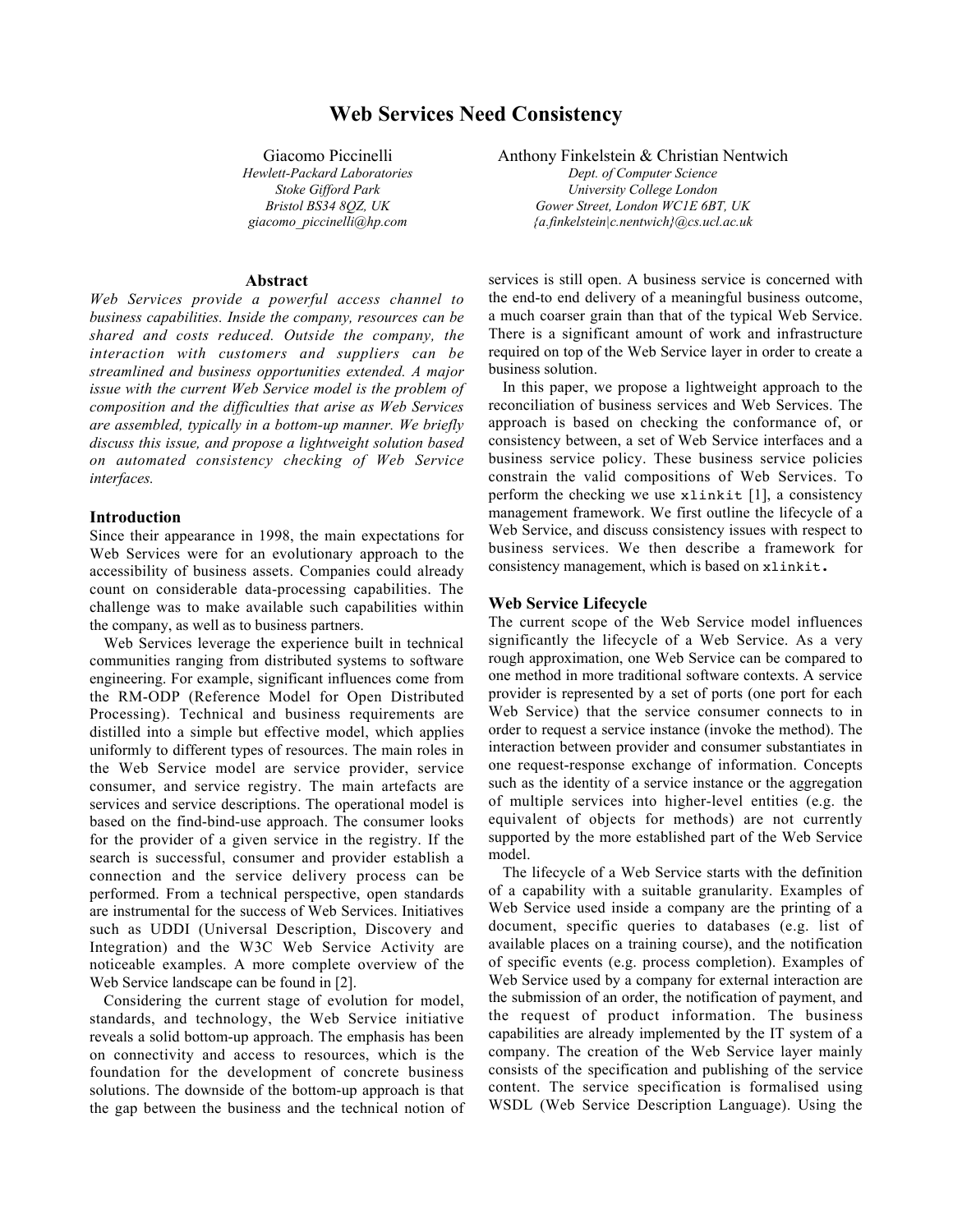analogy with methods, a WSDL description captures the signature for a Web Service. The description of the Web Service is then categorised and added to the information base of a UDDI registry. Assuming the back-end integration is in place, the Web Service is ready for use.

### **The Need for Consistency**

Web Services provide an effective access route to individual business capabilities. Still, one of the issues that solution developers are left with is the gap between individual capabilities and a complete business service. Even simple business services usually require the coordinated usage of a number of different capabilities. For example, submitting orders is only one aspect in the overall service logic involved in a direct-sale service. Moreover, the interaction involved in a business service usually goes well beyond one request-response exchange. In the directsale example, the flow of communication may start with a product enquiry to end with a payment confirmation. The business conversation is driven by different roles at different stages.

The requirements for a business service translate into requirements for the implementation infrastructure, which includes the Web Service layer. A coherent view of the various components involved in the implementation is essential for the realisation of the overall service. The Web Service model brings technological homogeneity into the picture but does not address this coherence.

# **A Lightweight Approach**

Our proposal for the management of consistency among a dynamic set of Web Services finds concrete instantiation in the use of the xlinkit framework.

xlinkit is a framework for checking the consistency of distributed, heterogeneous documents. It comprises a language, based on first order logic, for expressing constraints between such documents, a document management mechanism and an engine that checks the documents against the constraints. A full description of xlinkit, including a formal specification of its semantics, its scalability and an evaluation can by found in [1]. An interactive tutorial is available at http://www.xlinkit.com The infrastructure of xlinkit is especially geared towards the processing of XML-encoded documents, and the language provides specific capabilities for expressing direct relations between documents.

We propose to apply xlinkit to the WSDL documents describing the Web Services related to a business service. The xlinkit rule language will be used to describe business service policies that must be adhered to by the Web Services from which the business service is constituted.

This is best seen by way of a simple example. A business service policy might be "every time a message deals with special offers a transaction ID has to be used". Such a policy is required to support auditing of special price deals.

The following are data type definitions in a WSDL file(s):

#### <types>

```
 <schema targetNamespace="http:// freightmixer.com/specialoffers.xsd"
xmlns="http://www.w3.org/1999/XMLSchema">
 <element name="SpecialOffersAvailableForDestination">
    <complexType> <all>
       <element name="departureCity" type="string"/>
       <element name="destinationCity" type="string"/>
       <element name="deliveryMonth" type="string"/>
       <element name="loadWeight" type="integer"/>
       <element name="transactionUniqueIdentifier" type="integer"/>
    </all> </complexType>
 </element>
 <element name="SpecialOffers">
    <complexType> <all>
        <element name="price" type="float"/>
        <element name="transactionUniqueIdentifier" type="integer"/>
      </all> </complexType>
 </element>
</schema>
</types>
```
The following is the part of the WSDL file(s) where the messages are defined.

```
<message name="RequestForSpecialOffersInput">
   <part name="body" element="xsd1:
SpecialOffersAvailableForDestination "/>
</message>
```
<message name="RequestForSpecialOffersOutput"> <part name="body" element="xsd1: SpecialOffer"/> </message>

The policy can be defined simply:

<forall var="m"

```
in="./freightmixer/wsdl/message[contains(@name,'SpecialOffer')]">
 <forall var="y" in="./freightmixer/wsdl /types/xsd:schema/xsd:element">
   <implies>
    <equal op1="substring-after($m/part/@element,':')"
           op2="$y/@name"/>
    <exists var="e" in="$y/xsd:complexType/*/xsd:element">
     <equal op1="$e/@name" op2="'transactionUniqueIdentifier'"/>
   </exists>
   </implies>
  </forall>
</forall>
```
The evaluation of xlinkit rules by the check engine generates hyperlinks that link consistent and inconsistent elements as defined by the rule. If the policy above were violated, it would link together the message element and the xsd:schema element that is referenced by the message. The user could infer that the schema element needs a subelement transactionUniqueIdentifier in order to be used with this message.